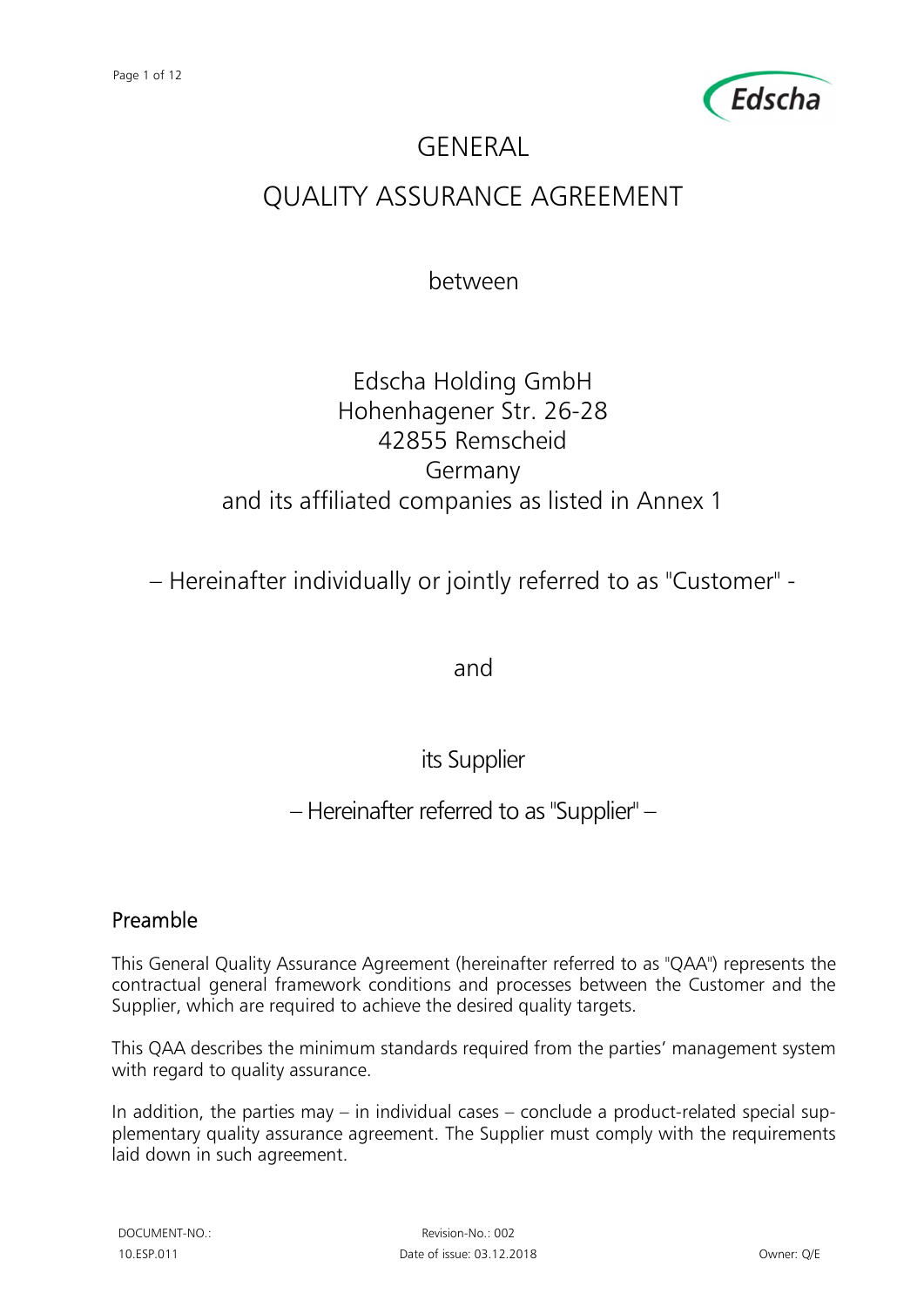

#### 1. General Agreements

#### 1.1 Scope, Object of the Agreement

This QAA governs the quality requirements for all (also future) services and supplies performed by the Supplier for the Customer.

The Supplier undertakes to comply with the provisions of this QAA vis-à-vis both Edscha Holding GmbH and its affiliated companies as listed in Annex 1. Edscha Holding GmbH is permitted to amend this list from time to time and will inform the Supplier accordingly.

Single provisions herein do not apply if they are contradictory to prevailing agreements, especially development and/or supply contracts, but the QAA has priority to the General Purchasing Terms and Conditions of the Customer.

#### 1.2 Supplier's Quality Management System

The Supplier undertakes to permanently apply a quality management system (at least ISO 9001 or IATF 16949) in the currently valid version.

If a QM system according to IATF 16949 is not existing, the Supplier undertakes to further develop, apply and certify its quality management system in accordance with IATF 16949. If the Supplier is exclusively a trading company and does not produce the goods to be delivered, a certification pursuant to ISO 9001 is sufficient. The respective certificate in force is to be entered into the Edscha supplier portal (hereinafter referred to as "ESP") at www.esp.edscha.com.

The Supplier appoints the name of the quality representative in the ESP who will coordinate and monitor the implementation of and compliance with this QAA and who is the person to contact regarding quality issues. A change of the quality representative must immediately be posted in the ESP.

### 1.3 Quality Management System of Sub-Suppliers

The Supplier must oblige its sub-suppliers to permanently use a quality management system in accordance with at least ISO 9001 or IATF 16949, in the currently valid version, so as to ensure that parts purchased, raw materials and/or externally refined parts of products are free of defects.

Upon the Customer's request, the Supplier must evidence by adequate documentation that its sub-suppliers comply with the quality management system.

The Supplier must accordingly oblige its sub-suppliers to this QAA.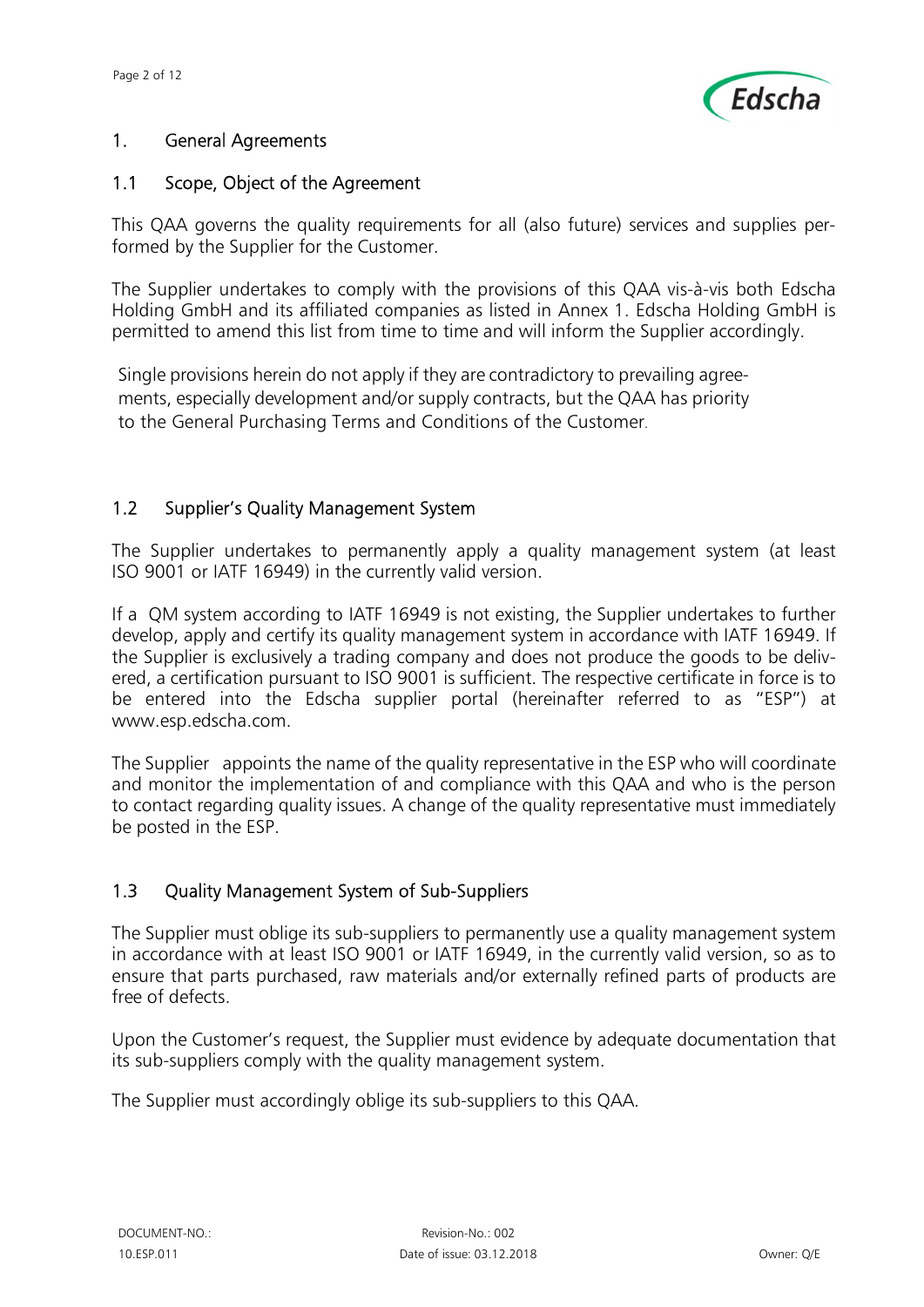

## 1.4 Requests, Quotations, Orders, Contract Reviews

Purchase orders shall be exclusively placed with the Supplier in writing by the Customer's Purchasing Division, which shall also be the Supplier's sole point of contact. If there should be no such purchase order the Supplier has no entitlement to payment.

All documents attached to a request or order or referred to therein must be reviewed by the Supplier. If the Supplier should consider them inadequate or deficient clarification must be immediately sought from the Customer's Purchasing Division.

The Supplier is responsible for having available standards and directives/guidelines (such as DIN, EN, ISO, VDA, AIAG, Edscha Standards, Edscha Guidelines etc.) and is obliged to make sure that the documents are up-to-date and to uphold the latest versions. Edscha standards and Edscha guidelines may be requested from the Customer.

Before providing a quotation, the Supplier must carry out a feasibility assessment in light of his technical and capacitive feasibilities. The Supplier will subject all technical documents, such as specifications, drawing, bills of material, CAD files after receipt to a feasibility analysis pursuant to the ESP form 10.4.020, and immediately report any defects and risks as well as options for improvement to the Customer. This feasibility assessment (ESP Form 10.4.020) is to be sent to the Customer's purchasing division along with the quotation.

Technical, qualitative and other possible improvements plus conceivable problems must be stated in the quotation in writing. Constructive suggestions will be evaluated in a positive light when selecting suppliers.

All requirements stated in the request and order documentation or otherwise agreed must be adhered to by the Supplier in their entirety.

The Supplier must enquire of the Customer's Purchasing Division as to utilisation and product requirements.

### 1.5 Audit

The Supplier must allow the Customer and if desired, his customers, to perform audits after having talked to Supplier in order to assess if the Supplier's quality assurance measures meet the Customer's requirements. An audit may be performed by way of a potential analysis, project, process or product audit.

The Supplier must grant the Customer, and if desired, his customers, access to all production facilities, inspection areas, warehouses and related areas plus access to quality-relevant documents which relate to the services or supplies ordered by the Customer.

In general, the Supplier is responsible for audits performed at a sub-supplier's premises. At the request of the Customer, the Supplier must arrange for the Customer and/or his customers to perform an audit at the premises of his sub-suppliers. In this respect, reasonable restrictions required by the Supplier or the sub-supplier in order to protect business secrets are accepted.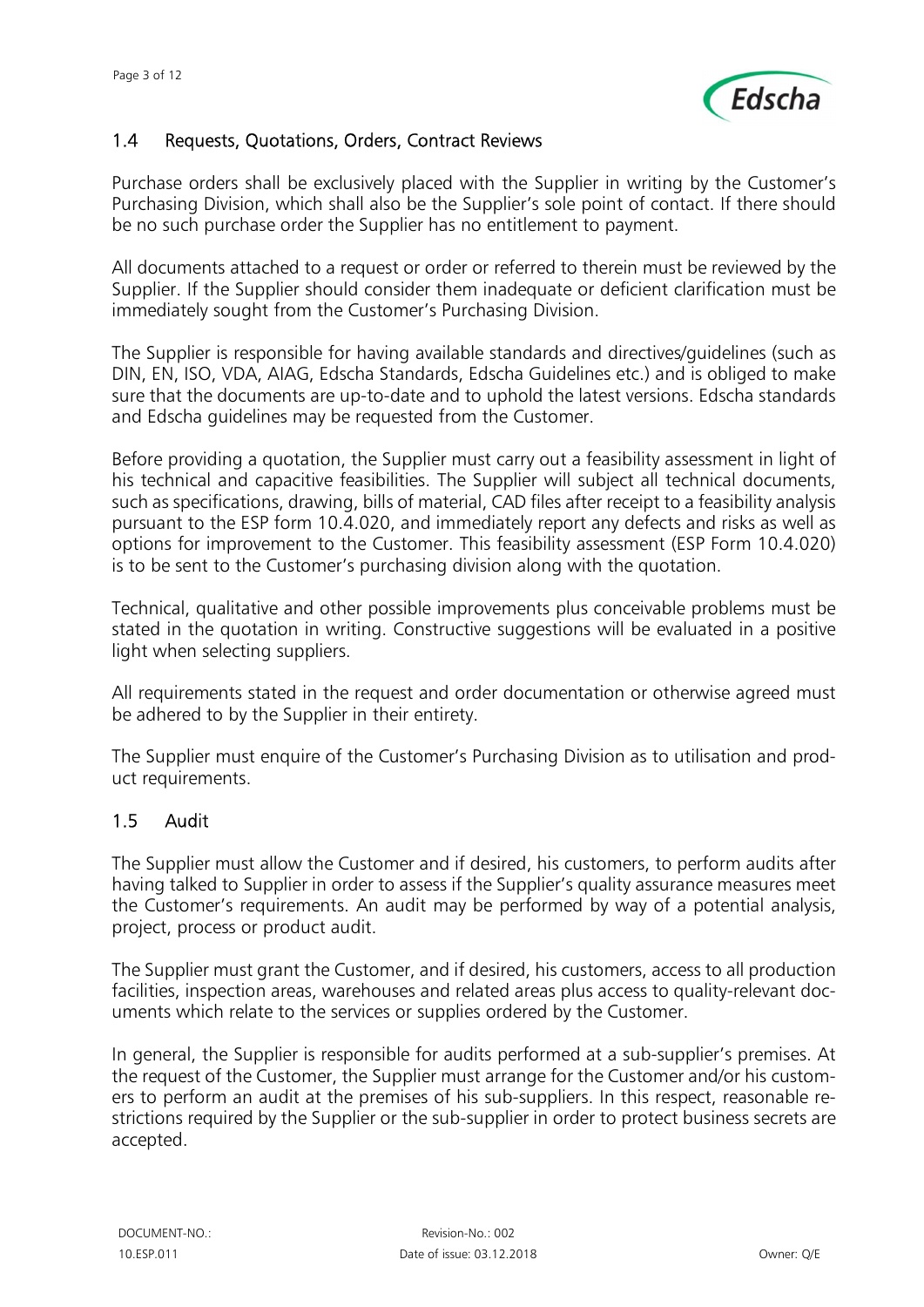

The Customer shall inform the Supplier of the audit results. If – due to the results of an audit – the Customer demands that corrections to the procedure must be made by the Supplier, the Supplier undertakes to immediately establish an action plan, which must be implemented without undue delay. The Supplier must assess the success of such measures and must inform the Customer accordingly. The Customer is entitled to take part in the establishment and the implementation of the actions plan.

#### 1.6 "Special Characteristics"

For products with special characteristics there are special verification requirements the Supplier must comply with. The rules in VDA volume 1 and the VDA volume on "Special Characteristics" as amended from time to time.

For the sake of uniformity amongst the various identification systems the Customer has brought in a uniform identification system stipulating the requirements to be met by the Supplier in Edscha Standard ESN R-01300.

The "List of Customer Symbols" referred to in the Edscha standard ESN R-01300 Part 1 only applies to the customer.

#### 1.7 Designated Product Safety Officer / Duty to Provide Information

The Supplier must appoint a designated product safety officer and enter his details on the ESP. Any changes must be recorded on the ESP. The designated product safety officer must provide proof of appropriate product safety training.

In the event of failure to comply with legislative and contractual requirements regarding product safety the quality service division of the Customer must be informed immediately.

#### 2. Agreements regarding Product Life

#### 2.1 Design and Process Development

If the order to the Supplier contains development tasks, the requirements to be met with regard to that development shall be laid down in writing, e.g. in the form of a specification (Lastenheft).

Upon acceptance of the order, the Supplier undertakes to operate a system of project management which must already be implemented from the planning stages of the products. It must also cover procedures and other cross-divisional tasks and must comply with the standards accepted in the automotive sector according to VDA or AIAG in the current version, and will, upon the Customer's request, provide the Customer with all documents required (pursuant to the regulations of the VDA, AIAG and the document 10.4.038 filed in the ESP).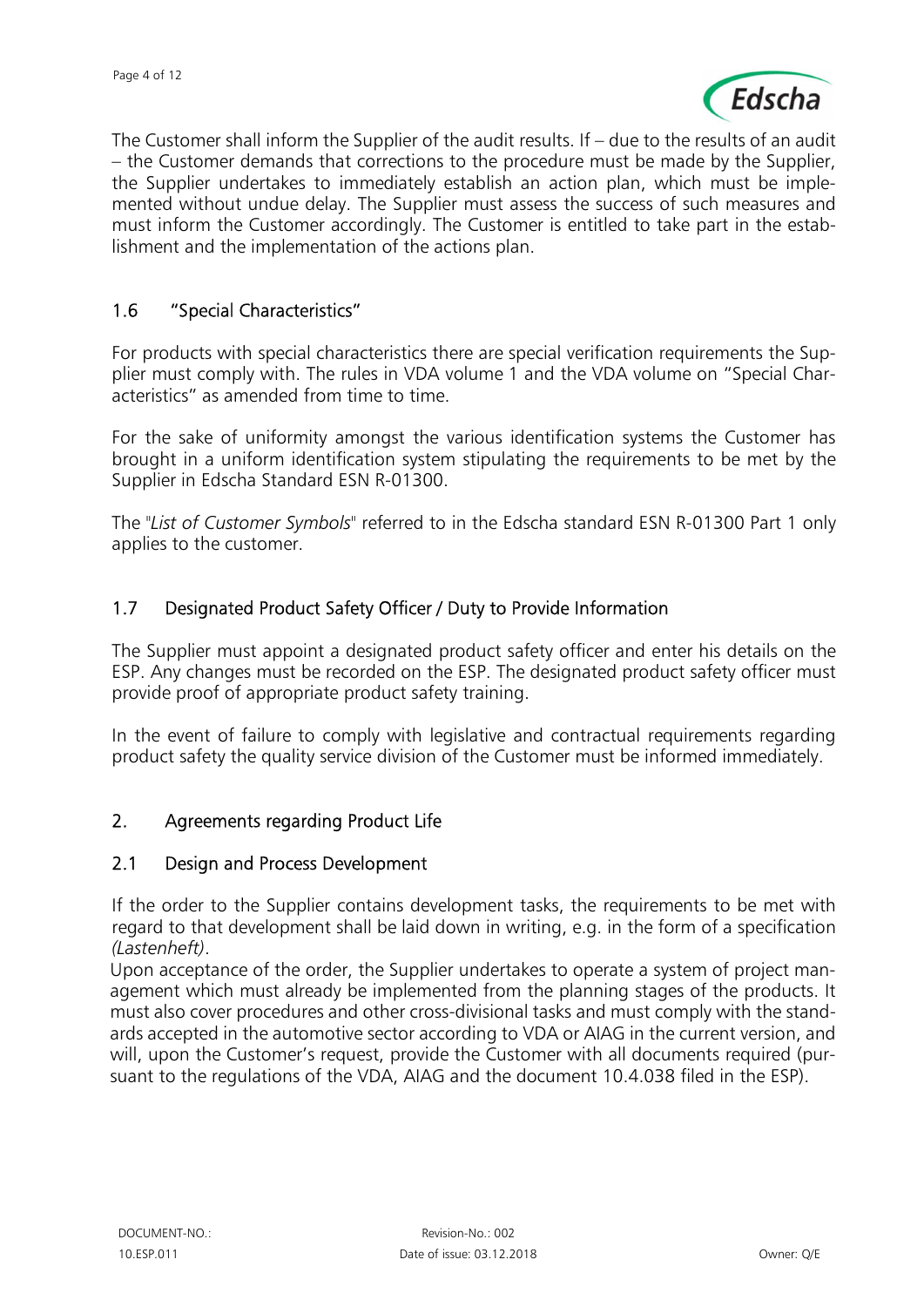

From the start of the development, the Supplier must use adequate preventive methods of quality planning in order to guarantee the zero defects target. Preventive methods must, for example, consist of a feasibility study, design and process FMEA (analogously also the Product or Process FMEA), reverse FMEA, reliability study, verification and validation of the design and process development, etc.

The supplier shall review FMEA by using Reverse FMEA (R-FMEA) tool. In order to switch from Corrective to preventive actions, the supplier shall check at shop floor level their Existing FMEA and provide necessary activities to avoid occurrence or at minimum to improve detection of Non conformity.

### 2.2 Prototypes, Pre-production

In respect of prototypes, the Supplier must agree on the production and testing conditions with the Customer. Pre-production parts are to be manufactured under conditions similar to series production. The necessary tests and test records must be agreed on with the Customer's Quality Assurance Division at the preliminary stage.

The test results must be documented and attached to deliveries as per the documentation requirements for prototype and pre-production deliveries (document numbers 10.ESP.006 and 10.ESP.007) stated in the ESP.

Deliveries without complete documentation may be rejected by the Customer and can lead to a complaint. The resultant costs and expenditure must be borne by the Supplier.

Any variations from the specifications must be agreed on with the Customer's Development Division prior to delivery. They must be approved by it and documented.

### 2.3 Initial sampling

As proof that the Supplier is capable of fulfilling product requirements in the necessary quantity and quality the Supplier must conduct a performance test after consultation with the Customer (capacity study, verification of process capability) under conditions similar to series production as well as a statistical evaluation of the data.

Before series production begins, the Supplier must provide the agreed quantity of initial samples produced under conditions similar to series production and these must be released by the Customer. The initial sampling procedure must be conducted in accordance with VDA volume 2 as per the ESP template unless special requirements on product and process approval procedure should be defined by the Customer (e.g. Phased PPAP in accordance with AIAG).

A set of initial sampling forms is to be found on the ESP for use in the verification process; they form the basis of the initial sampling documentation. Where the Supplier uses his own initial sampling documentation forms this will be permissible provided that their substance complies with the ESP template requirements.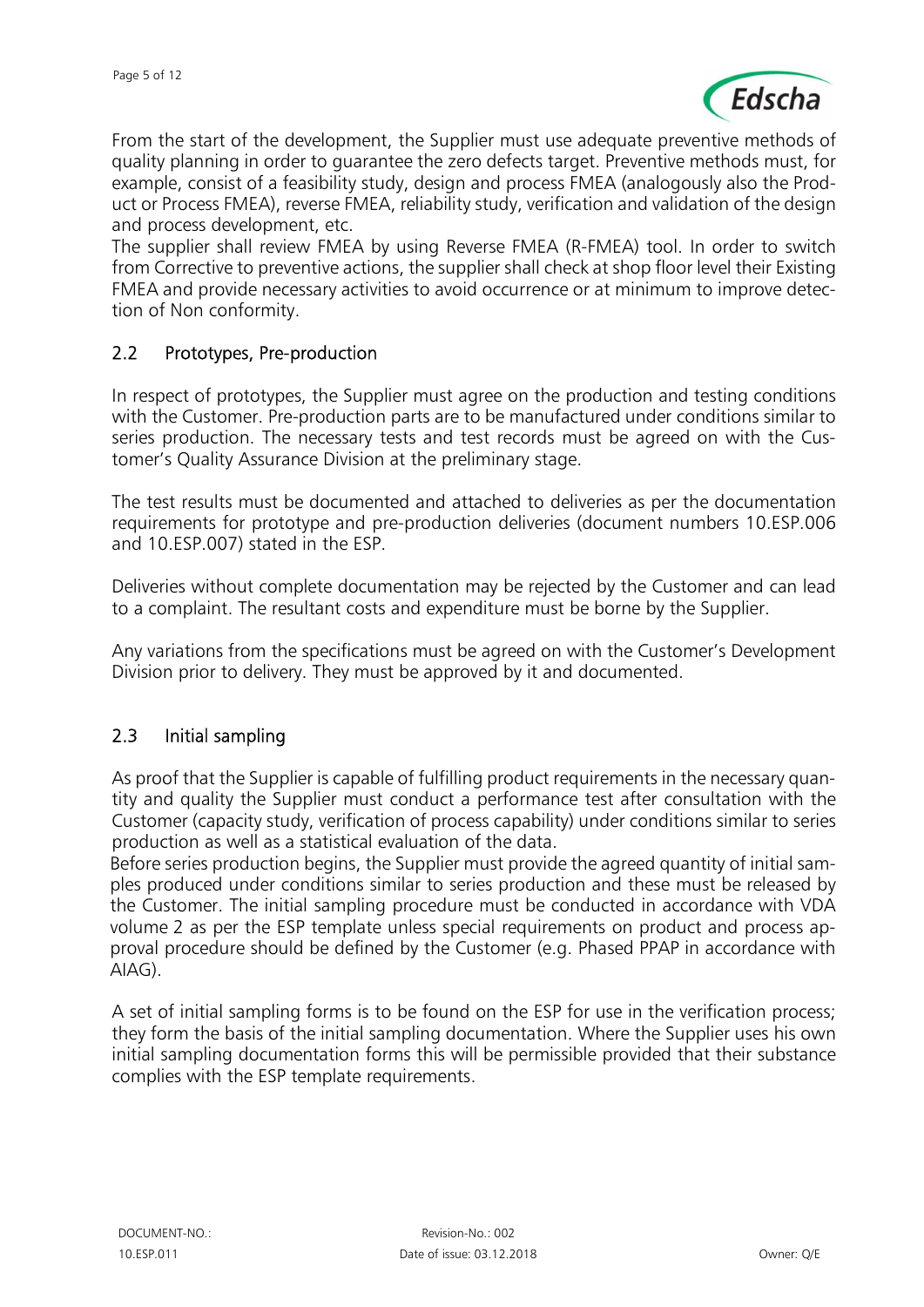

## 2.4 Series Production

Series production must be performed by applying the same processes and production conditions that apply to products made for approval. The product quality and its permanent improvement must be monitored by the Supplier through internal audits at regular intervals.

## 2.5 Requalification

A complete requalification test (pursuant to IATF 16949 in the current version) is to be performed annually by the Supplier, for the first time 12 months after successful initial sample release. The Customer will receive the results of the requalification in an initial sample cover sheet sent by the Supplier. Upon the request of the Customer, further evidence or the entire requalification test must be sent. A change sampling will be recognized as a requalification if this is submitted as the full sampling with all evidence pursuant to number 2.3.

## 2.6 Deviation Authorisation

If, in exceptional cases, the Supplier is not able to manufacture products in compliance with the applicable specifications, the Supplier must – prior to delivery – obtain special approval from the Customer's site receiving the products. In case the Customer authorises a deviation, the Customer reserves any rights.

### 2.7 Traceability

In addition, the Supplier is obliged to ensure the traceability of the products supplied. In the event of a defect being detected the Supplier must ensure that defective parts, products, lots, etc. will be segregated. In addition, the Supplier must ensure that the drawing version on which production was based can be identified. Such data or data modifications must immediately be communicated to the Customer in order to ensure that he is able at any time to assess the relevant facts.

### 2.8 Information, Changes and Documentation

Should it be ascertained that agreements such as quality characteristics, due dates and delivery quantities cannot be complied with, the Supplier must inform the Customer immediately. In addition, the Supplier will without delay inform the Customer of any deviations identified after dispatch. In the interests of a quick resolution, the Supplier must disclose the data and facts required.

The Supplier undertakes to carry out a PPA procedure in the event of changes requiring notification as per the VDA trigger matrix (VDA Volume 2) in the currently valid version.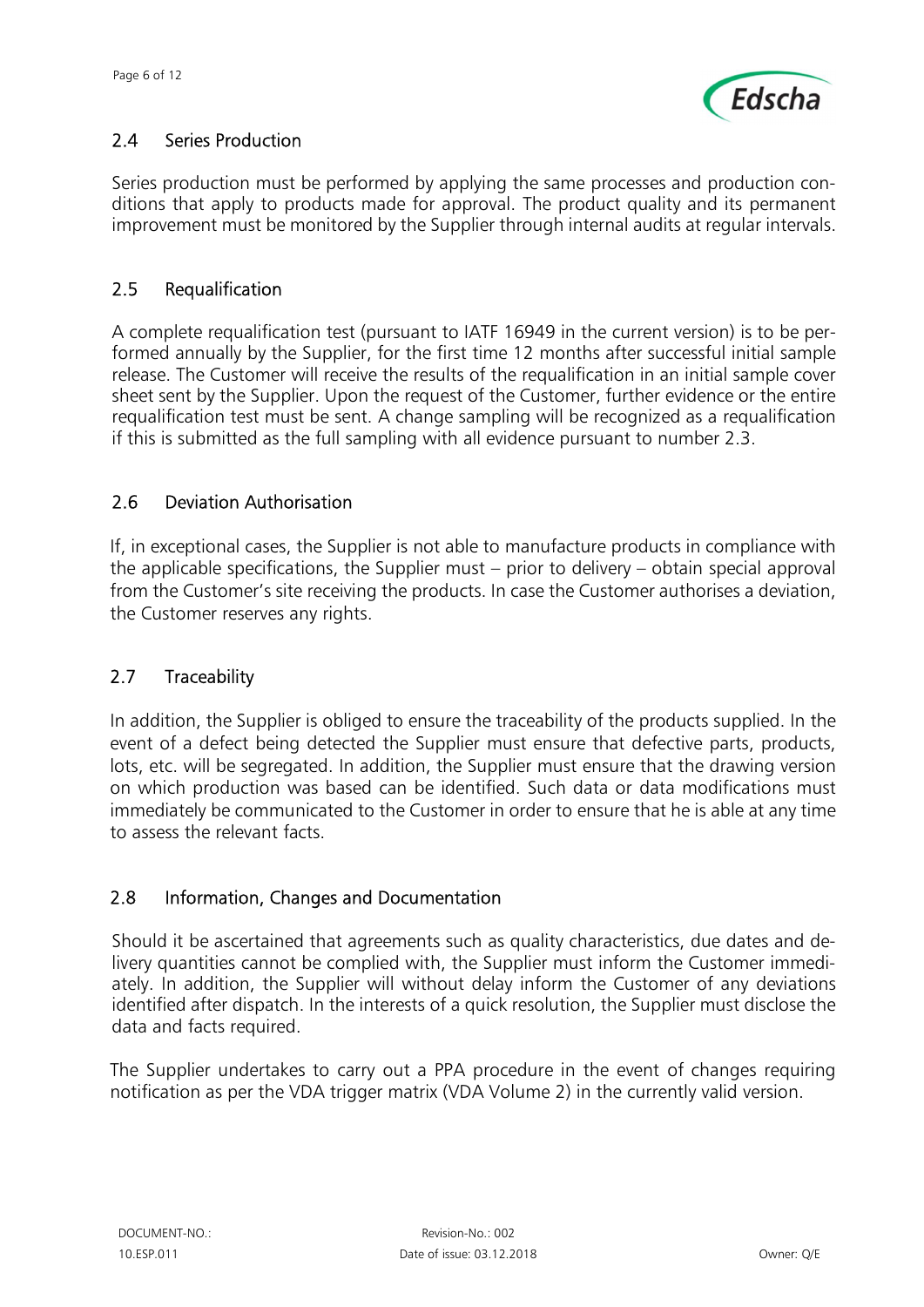

The prior written approval from the Customer must be acquired by the Supplier. This prior written approval from the customer for the changes requiring approval does not release the Supplier from its obligation to immediately provide a new initial sample approval immediately after the indicated change before starting its services and/or other contractual performance, pursuant to the regulations under number 2.3, to the extent that nothing else has been agreed. The required scope of the documentation and quality evidence can be agreed upon with the responsible quality assurance department of the Customer.

All changes made to the product and regarding the process chain must be documented by the Supplier in a part history and must be transmitted to the Customer.

#### 2.9 Self assessments according to AIAG-CQI standard

If the Supplier should set up processes for the Customer which are affected by CQI requirements (e.g. heat treatment, surface treatment, welding, soldering, molding, casting, etc.) the supplier will be obliged to conduct an annual self-audit in accordance with the relevant CQI standard (CQI-9, CQI-11, CQI-12, CQI-15, CQI-17, CQI-23, CQI-27, etc.) and to provide evidence thereof. If the Supplier uses such a processes of it's sub-suppliers' premises, the supplier is obligated to have the sub-suppliers perform an annual self-audit in the form of the relevant CQI audit cover sheet. The relevant audit cover sheet will be sent to the Customer upon request.

#### 3. Testing Equipment and Operating Equipment to be provided

The Supplier is obliged to equip himself with testing equipment in such a way that all product characteristics can be verified by an expert. Where an external company is used for tests it must be appropriately and demonstrably accredited.

Production and testing equipment provided to the Supplier by the Customer must be handled by him with all due care and maintained in working condition (incl. its upkeep and maintenance). Unless otherwise agreed, the Supplier must mark this production and testing equipment as the property of the Customer. The Customer's conditions governing the provision of special operating equipment, in the currently valid version, also apply.

#### 4. Complaints, Measures

The Supplier is aware that the Customer does not get all defective parts back from its customers. The Supplier therefore hereby agrees that the Supplier too will only get back a small number of defective parts (for analysis purposes, amongst other things) and will not lodge any claims and/or objections in that respect. The Supplier undertakes to analyse any deviation and to promptly inform the Customer of the cause of the deviation and of the measures taken in order to remedy the defect and to avoid it in future in an 8D report sent no more than one week later; the Supplier must immediately review the success of the measures taken.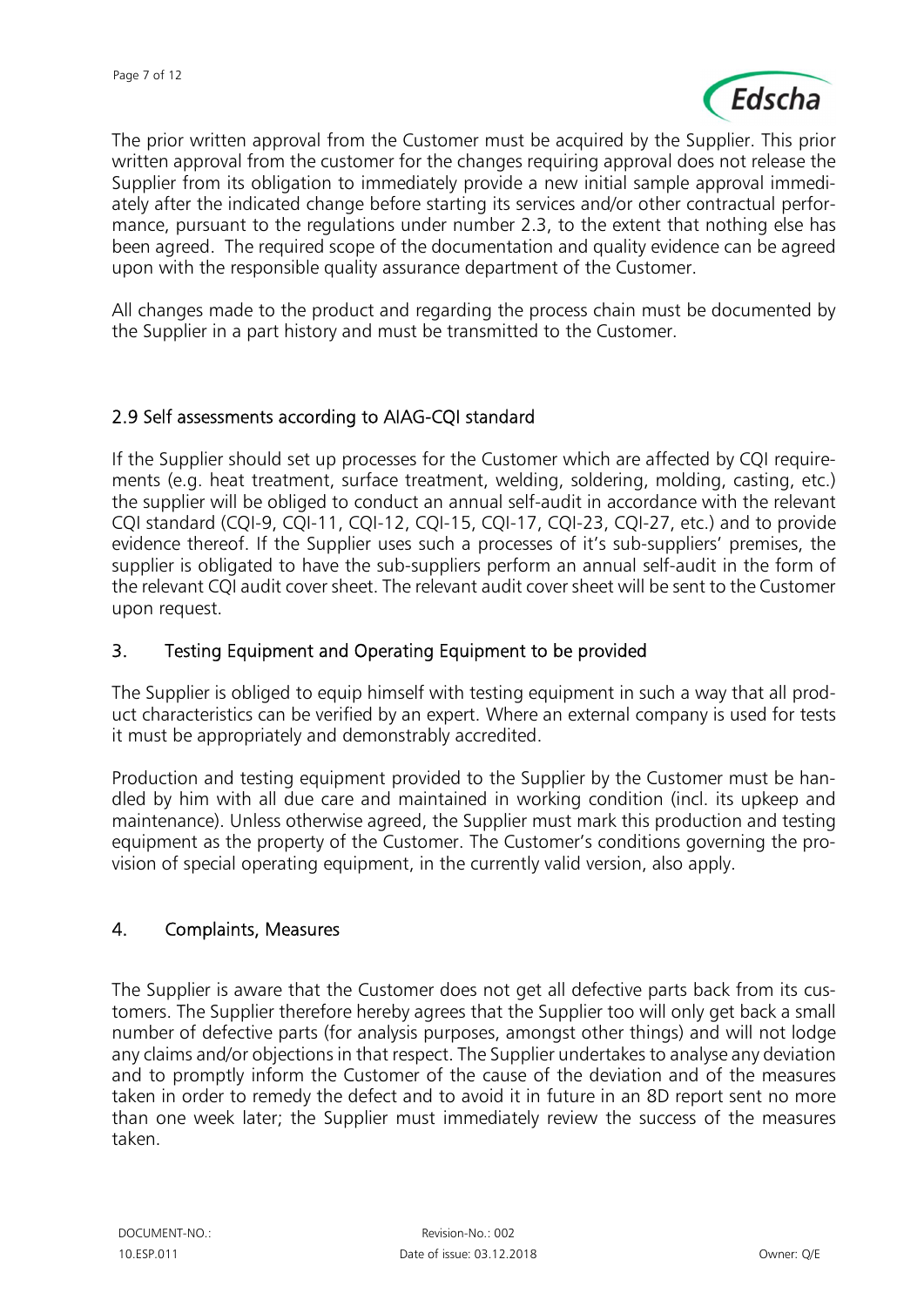

The Supplier is obligated to analyse every deviation and immediately act after the Customer has notified the Supplier of the defect, at the latest:

- On the following business day, they must provide an opened 8D report (D1-D3)
- Within 5 business days, to report the cause of the deviation, fault resolution and prevention measures taken in an 8D report as well as immediately review their efficiency.
- Within one month, present a finalized 8D report.

The content and the format of the 8D report must meet at least the requirements of the current VDA volume. There is a suitable template for this in the ESP.

Should the parts delivered by the Supplier

- not comply with the contract terms and particularly the specifications
- not be suitable for assembly for reasons that fall within the sphere of the Supplier
- or not be adequate for their subsequent use

and therefore, pose a risk that may stop production at the Customer, his affiliates as listed in Annex 1 and/or his or their customers, the Supplier must, in addition to it´s legal and contractual obligations – without undue delay and by agreement with the Customer – immediately take suitable corrective measures (replacement supplies, sorting work, rework/rectification, extra shifts, express transportation etc.). Expenses incurred as a result of this must be borne by the Supplier. Irrespective of the above, clause 6 of this Agreement applies.

The Customer expects a perfect and on-time delivery. If the Supplier falls into default with the provision of services, an escalation will be started, if required, pursuant to the Escalation Model 10.ESP.002 filed in the ESP.

#### 5. Quality Targets

The Supplier has an obligation to the Customer to have the zero-defect target. If the zerodefect target cannot be achieved in the near future, the Supplier may - together with the Customer and for a limited period of time - determine maximum defect rates as interim targets (e.g. ppm agreements). If the Supplier ascertains that the envisaged targets cannot be achieved the Supplier undertakes to present to the Customer detailed action plans and implement these.

If the actual defect rate is below maximum limits agreed by the parties, this does not release the Supplier from it´s obligation to deal with all complaints and to work on continued improvements.

The agreement of quality targets and measures as well as action limits does not release the Supplier from his liability in respect of defect and damage claims from the Customer which arise from defects in supplies and/or services.

The Supplier will be informed whether it has reached the target at periodical intervals. In the event of deviations from the quality target an action plan must be presented by the Supplier within the period stipulated by the Customer, which must then be implemented by agreement with the Customer.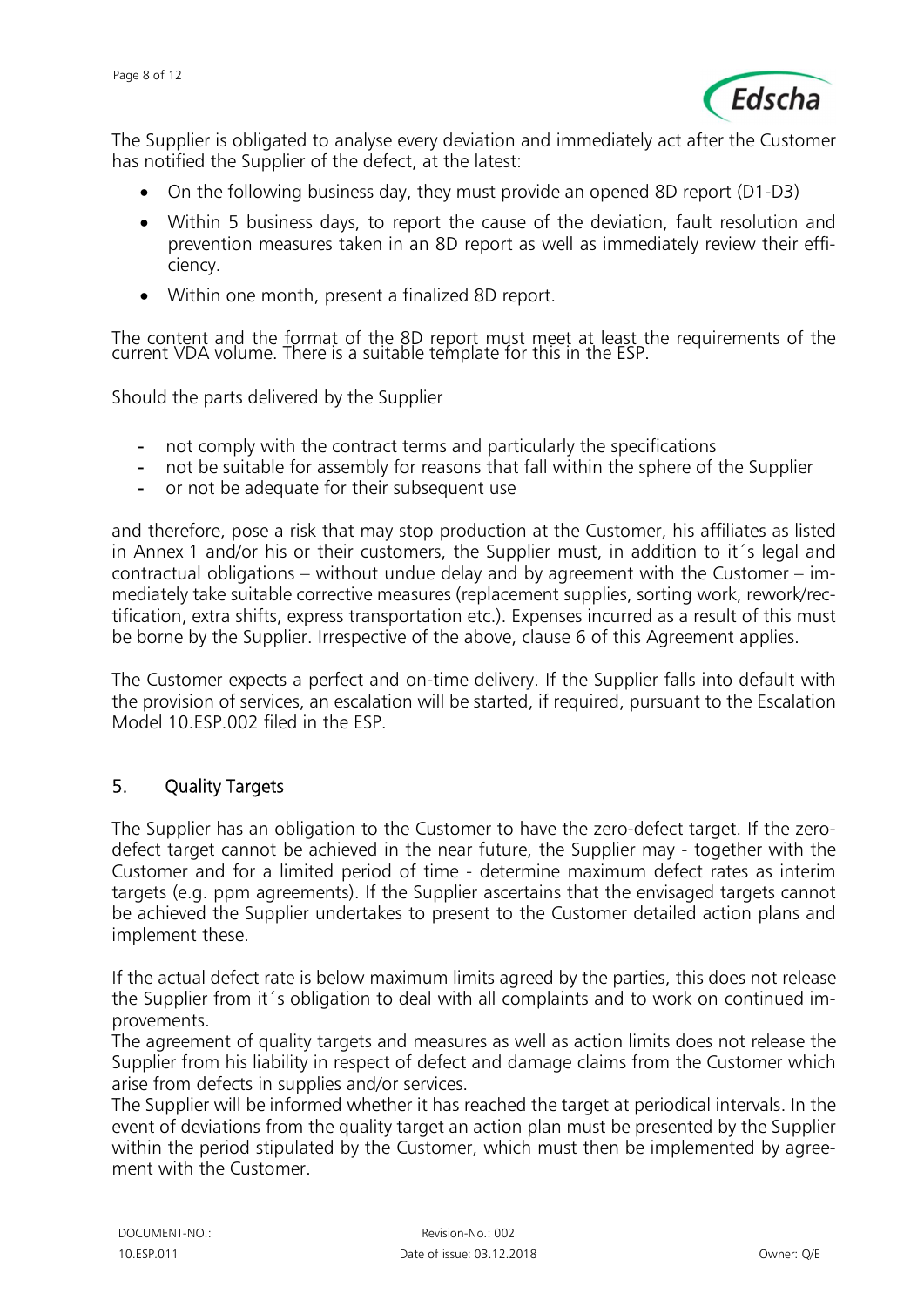

## 6. Reporting of Defects, Defect Liability, Liability

Article 11 (Notification of Defects), 12 (Liability for Defects) and 13 (Liability) of the General Terms and Conditions of Purchase of the Customer in the version relevant at the time of the order apply. These can be found in the ESP under www.esp.edscha.com. Upon written request, the Customer will also send these to the Supplier.

## 7. Environment Protection / Legality / Sustainability

The Customer is determined – by considering technical, economic and ecological aspects – to minimise negative impacts of his products on human beings and the environment. In order to achieve this goal, the Supplier has to make a vital contribution.

For this reason, too, the Supplier is obliged to comply with the provisions of all applicable laws and regulations as amended from time to time and to establish and maintain an efficient environmental management system according to ISO 14001 or at least requirements of the same standard. The respective certificate in force must be entered on the ESP.

The Supplier undertakes to obtain all statutory and official permissions necessary for the production of his products and comply with the requirements resulting from these at all times.

The Supplier and its sub-suppliers are bound to observe the principles of the "Global Compact" published by the United Nations and hence to meet the Customer's ethical standards on sustainability. The Supplier undertakes to make all details and information required in the future regarding sustainability available to the Customer in the form stipulated by the Customer (e.g. questionnaires, suppliers' web portal).

### 8. REACH

The Customer is responsible for compliance with the REACH Regulation no. 1907/2006 and demands compliance with this regulation by its Suppliers and their sub-suppliers which supply products for the European sites of the Customer and its customers even if the Supplier and/or its sub-suppliers are located outside the European Union.

The Supplier is obliged to constantly make sure that the REACH Regulation is relevantly upto-date and take the latest version into consideration.

### 9. Recycling

If the Supplier develops products or processes for the Customer, the Supplier must indicate, evaluate and comply with the respective environmentally compatible and efficient procedures on reusing substances, which must be technologically state-of-the-art and in compliance with the respective specifications for specific countries where the vehicles in which the Supplier's components are installed are to be supplied. The design is to ensure that recyclable components can be dismantled and this is to be demonstrated by an assembly analysis, if applicable. Plastics must be labelled according to VDA 260. The use of non-recyclable materials must be reduced or avoided, if possible.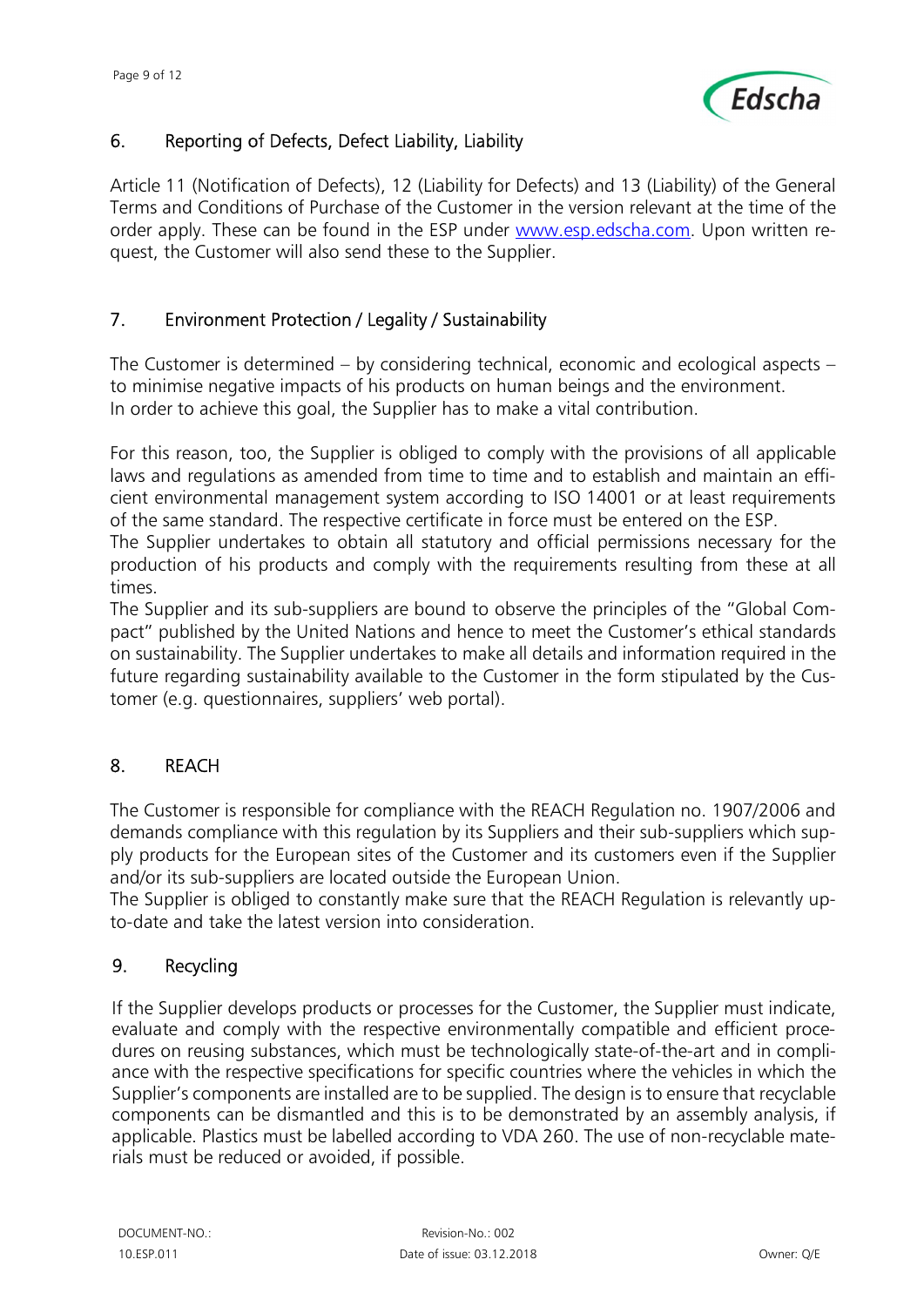

## 10. End of Life Directive, Safety and Health Protection

- 1. If the goods to be provided by the Supplier are subject to the ordinance on surrender, return and environmental disposal of old vehicles, the Supplier is bound to uphold all statutory requirements in the ordinance, in particular:
	- $-$  The substance prohibitions (such as article 8 (2) AltautoV in conjunction with annex II of the directive 2000/53/EU) and to provide proof of this to the Customer at any time,
	- To record the relevant material data in the IMDS (International Materials Data System) or after prior approval by the Customer, in a comparable system such as the CAMDS and to provide the Customer with unlimited access to this,
	- $-$  For the services assumed by the Supplier for the Customer, or upon request by the Customer, the sub-suppliers of the Supplier, to provide the information pursuant to articles 9 and 10 AltautoV (disassembly information, information about the recycling of recyclable constructions and production etc.), and to assume the costs incurred by this.

In performing its services and services with regard to environmental protection, safety and health protection, the Supplier must conform to the applicable directives, legal, authoritative and other regulations and to the specifications of the Customer.

### 11. Conflict Resources (e.g. Conflict Minerals)

As an international partner in the automotive industry, the Customer is aware that it has both ethical and legal duties regarding the sourcing of raw materials (resources), especially in relation to conflict resources. "Conflict resources" are natural resources whose systematic exploitation and trade in a context of conflict can result in the commission of serious violations of human rights, violations of international humanitarian law or violations amounting to crimes under international law" (Definition: BICC Bonn International Center for Conversion).

The Supplier therefore undertakes to similarly ensure that its products are conflict-free and to guarantee compilation of a report on conflict minerals pursuant to section 1502 of the Frank Dodd Act. This means, for example, that the smelting of raw materials for conflict minerals must be fully transparent.

The Supplier undertakes, at the request of the Customer, to provide information on sources of such conflict resources and forward it electronically (e.g. using the CFSI template). This duty to provide information on the part of the Supplier also includes providing the relevant information to the Supplier's sub-suppliers.

The rule in the fourth paragraph of clause 7 paragraph 4 additionally applies. The Customer will, at the Supplier's written request addressed to the Customer's Purchasing Division, support the Supplier in procuring further information on conflict minerals.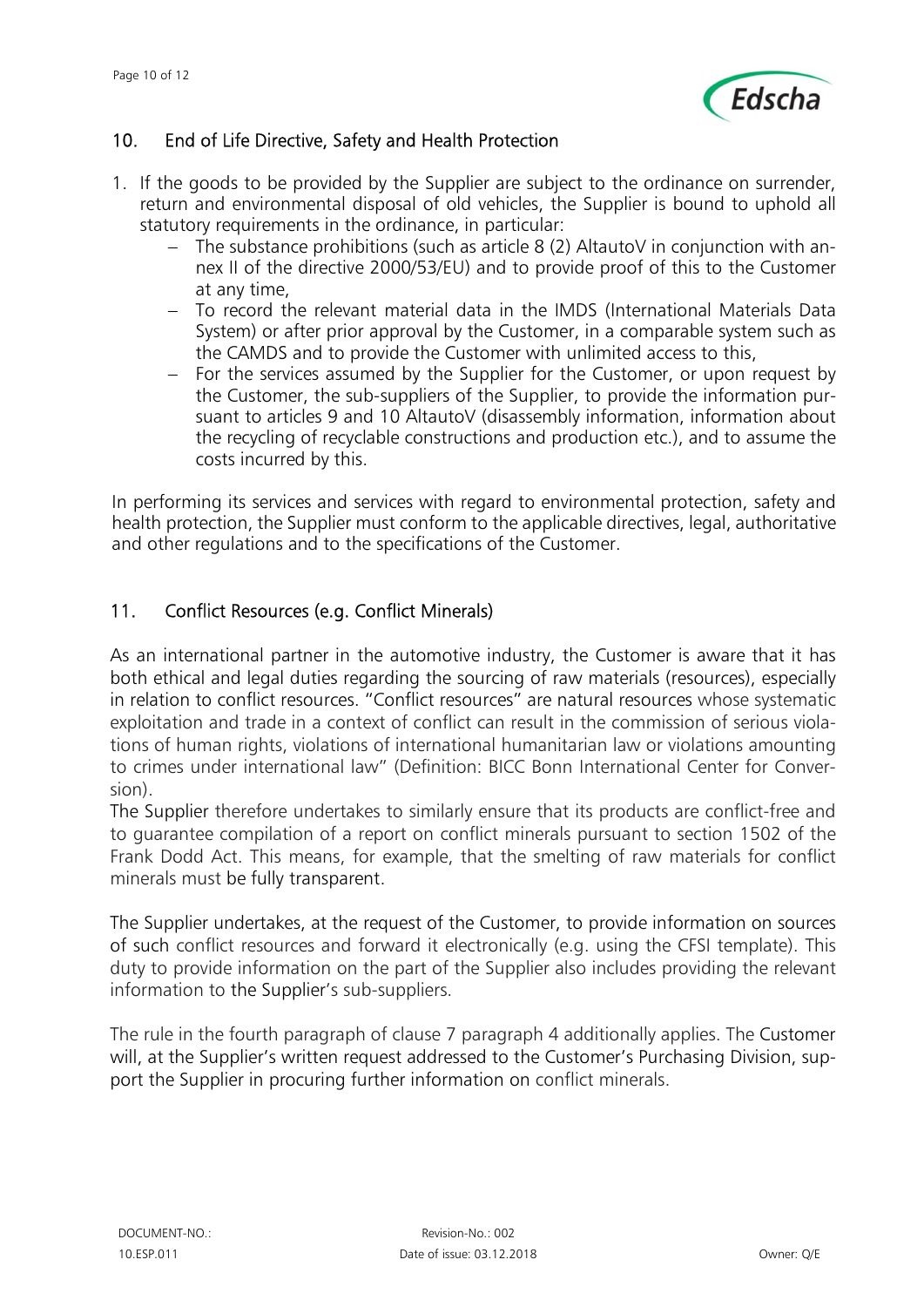

## 12. Term of the Agreement

This QAA has an indefinite term. However, it can be terminated by either party on giving six months' prior written notice to the end of a month. The termination of this QAA does not affect the validity of any existing individual, development or supply contracts until they have been processed in full. The provisions of this QAA apply beyond the termination date to supplies and services already offered by the Supplier and to supplies and services which are initially rendered pursuant to this QAA and continue to be rendered up to full completion of the specific project concerned.

#### 13. Final Clauses

Articles 24 (Applicable Law, Jurisdiction) and 25 (General Terms and Conditions) of the General Terms and Conditions of Purchase of the Customer in the version applicable at the time of the order apply to this QAA. These can be viewed in the ESP under www.esp.edscha.com. Upon written request, the Customer will also send these to the Supplier.

Applicability of the general terms and conditions of the Supplier are expressly excluded.

Annex 1: Affiliated companies of the Customer

Date, signature of Supplier

Name of Signatory (Block Letters)

Company Stamp/Name and Address of the Supplier